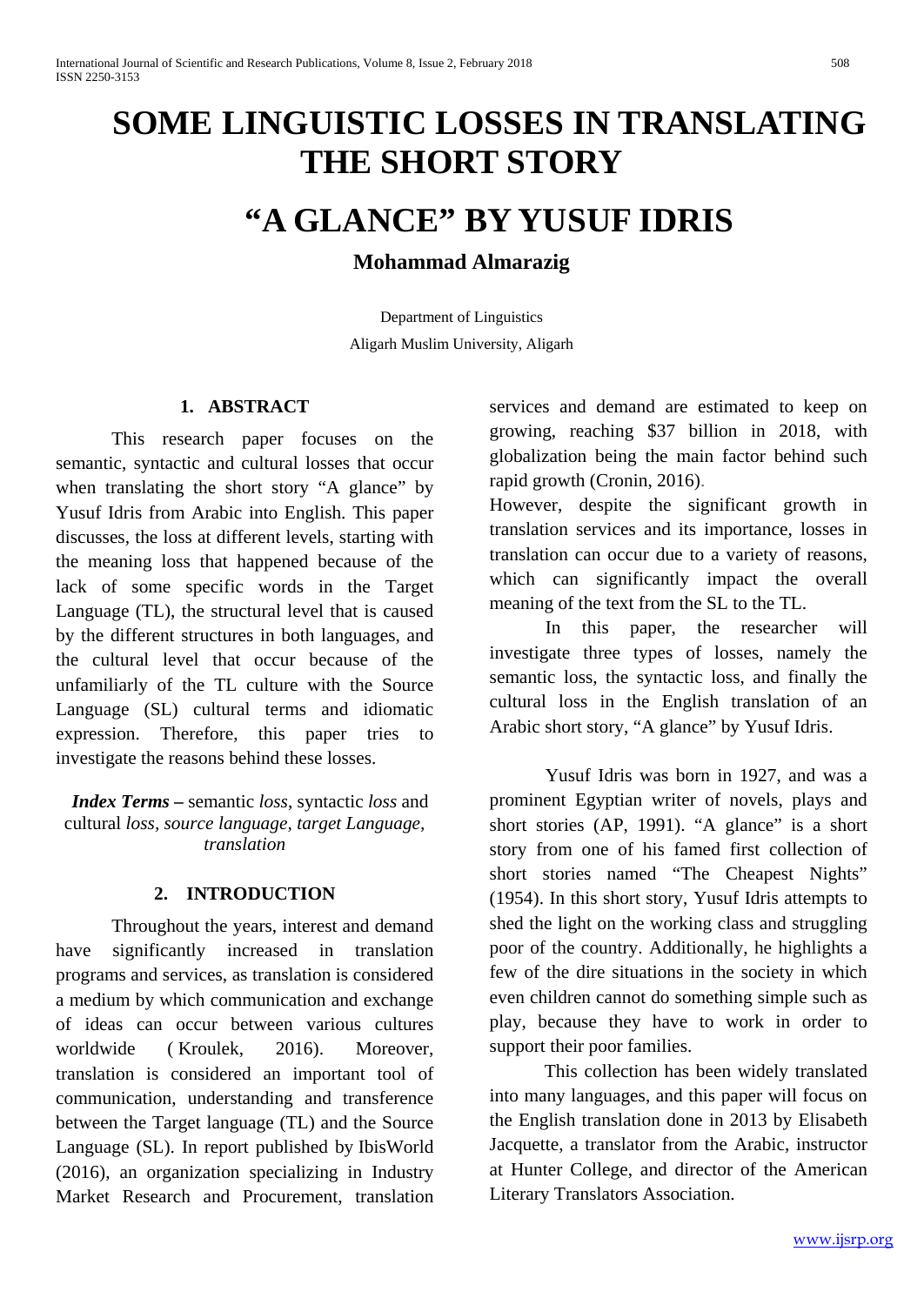#### **3. STATE OF THE PROBLEM**

Translators often experience some problems in producing an equivalent/accurate translation of fiction, and convey the same effect and reaction for the reader of target language. Additionally, there are the losses that occur at the semantic,

syntactic, and cultural level. Furthermore, insufficient knowledge and incorrect application between Arabic and English Linguistics could create a hindrance in accurate translations and conveying the true intent of the translated text. Therefore, this research attempts to examine some of the losses that occur when translating Arabic text to the English language using narratives from the book "A Glance" by Yususf Idris.

#### **4. METHODOLOGY**

#### **4.1 Research Design**

Adopting the view of Strauss and Corbin (1990), this study will make use of qualitative research design, as the findings produced cannot be obtained by the means of quantitative research. This type of research needs written texts of the story, the original text SL and the translated text TL, then the researcher will examine and analyze both texts in order to identify the semantic, syntactic and cultural losses in the translation of the story.

#### **4.2 Data Collection:**

The corpus of this research paper is gathered through a direct observation, interpretation and analysis of text from an Arabic short story - "A glance" by Yusuf Idris (1954) and its English translation by Elisabeth Jacquette (2013) After carefully examining the critical analysis carried out by pervious critics, the researcher organizes data from the source text and compares them with the translated text to identify where the losses in the translation occur.

#### **4.3 Data Analysis**

The researcher depends on a descriptive approach to analyze data, and Baker's typology is used to identify the semantic loss and he analyzes the structure of the sentence in both languages to show the syntactic loss, and for the cultural loss, the researcher tries to find the idiomatic expressions and metaphor throughout the story.

In addition, this research uses a comparative method to analyze data, as according to Newmark (1991: 163), the comparative method is "*the only way to assess the deficiencies of the translation is to examine the linguistic differences between it and the original."*

#### **5. MAJOR TRANSLATION LOSSES**

#### **5.1 Semantic Loss:**

The reason behind the semantic loss in translation is that when a single word is attached in a sentence or phrase, it commutates a different meaning according to the context, in which the word may have more than one meaning (Almasaeid, 2013). In other words, there are two types of meaning; denotative meaning, which is the direct dictionary meaning disposed of any overtones or emotions (Elewa, 2015), and the connotative meaning, according to Lyons (1977: 176), is *"the connotation of a word is thought of as emotive or effective component additional to its central meaning".*

To identify the semantic loss in the translation of the story, the researcher will follow Baker's typology of equivalence between Arabic and English. This theory has been chosen because it discusses in detail the non-equivalence problem at different levels, especially at the word level. Additionally, it sheds the light on the equivalence problems between English and Arabic.

Baker (1992) believes that the concept of equivalence is relative because it is affected by many linguistic and cultural factors. She classifies non-equivalence of the word level into 11 types,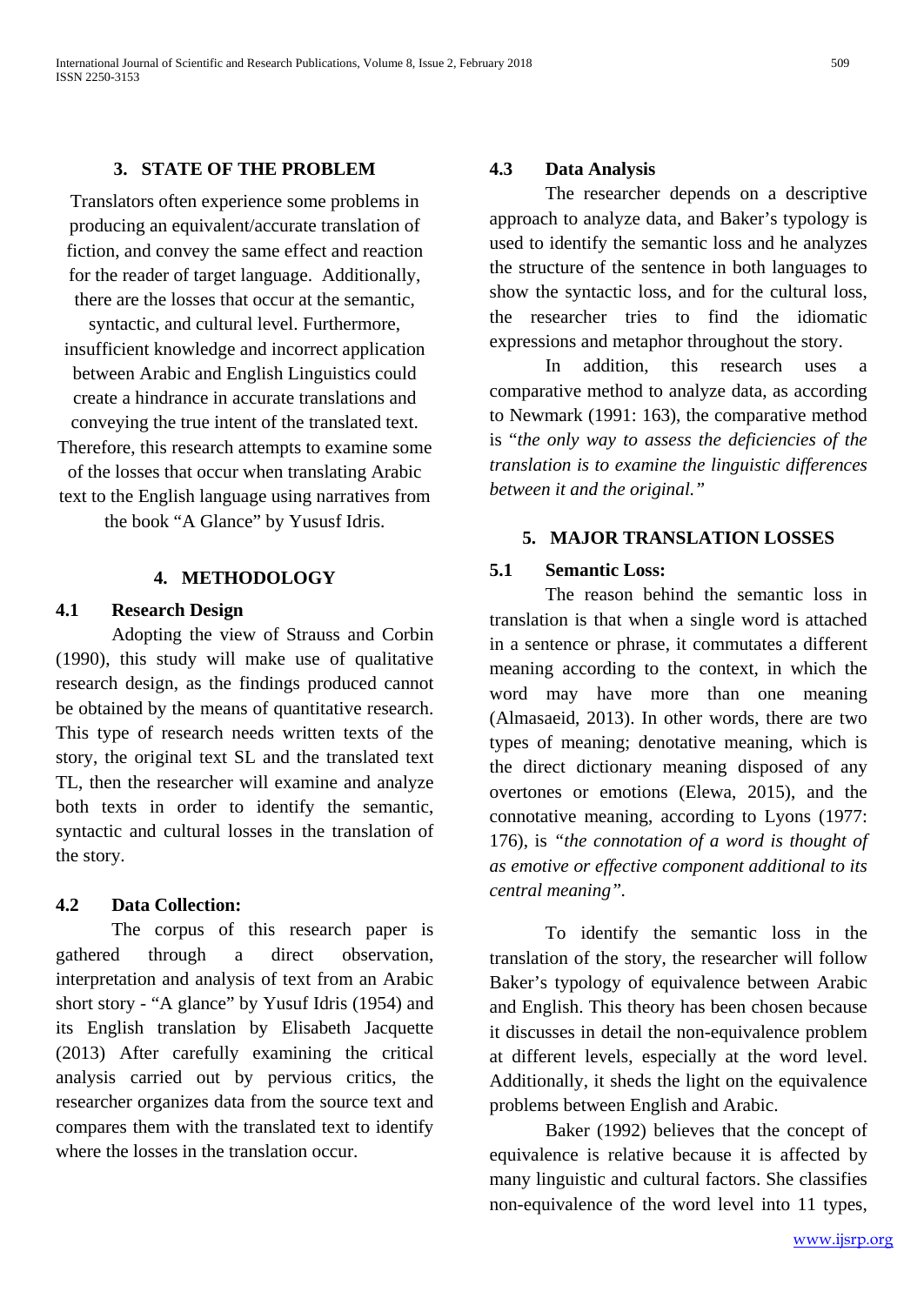but this study will focus on four types. The semantic loss in the translation of the story will be addressed under these types:

(a) Culture – Specific terms in the two languages; after analyzing the story in both languages, there are some words culturally bound, and there are no equivalent words in the target language.

[Sitee] - Mistress ……[AArabah] - Cart

These two words are not standard Arabic, but spoken Arabic in Egyptian culture, so the first one is derived from the standard Arabic [saeedah] which means 'Madam or Ma'am' and the intended meaning of the word [sitee] is the woman who symbolize for fear and suppression or the woman who despise the people who work under her authority. So the intended meaning can't be conveyed by the word "mistress". The second word [AArabah] which is a spoken Arabic word derived from the standard Arabic word [Sieerah], which means "car", but the translator translated this word to "cart" literally and could not give the intended meaning because this word is culturally bound.

(b) Arabic terms that are not lexicalized in the target language like [Yastameet] and [talamast]. These words can't be represented by using a single word in the TL, but by using a phrase. Yet, this phrase can't convey the implicit meaning of the word.

[yastameet]: trying so hard to do or get sth. (al mu'jam al waseet)

[talamast]: trying many ways to find a solution for example. (al mu'jam al waseet).

(c)English lacks a specific term (hyponym), for example, an Arabic lexical items may have many hyponyms, whereas the English linguistic system doesn't have equivalent lexical items for Arabic hyponyms Abdelaal'& Rashid (2015). Both words [seeneeh] and [saj] are translated to "pan", but they both refer to different tools for cooking.

(d) The TL lacks a superordinate. For example, the word [tiflah], which means "female child", is not found as a single unit in the English language.

# **5.2 Syntactic Loss:**

The syntactic loss that occurs in the translating from Arabic to English could be attributed to the syntactic complexity. Al-Jabr, (2006) stated that this complexity occurs in accordance to the inherent linguistic features of the given language(s).

In analyzing the inherent linguistic features of the source language and the target language, the order of sentence in Arabic language is different from the order of sentence in the target language.

In English there is only nominal sentence (Subject+Verb+complement). The type of the complement depends on the verb used in the sentence, but there are verbal and nominal sentences in Arabic language.

Examples:

English:

 $(1)$  Subject + verb + complement. John drank the milk.

Arabic:

 $(1)$  Verb + subject + complement drank john the milk

Note: The prominent agent is sometimes implicit in the verb  $(V + complement)$ .

drank [he] the milk

(2) Subject + subjective complement Ali talb

Ali student, (Ali (is) a student)

as it can be seen in the above example, the copula (is) doesn't occur in Arabic Nominal sentence.

So, the translator faces a syntactic problem when he translates the story "A glance" and he resorts to adopt the target structure in order to get appropriate grammatical and meaningful translation, and this will lead to syntactic loss. There are some examples from the story to identity the syntactic loss and how the translator fail to maintain the SL structure as a result of syntactic complexity of both languages.

Examples; [wa alqat AAla alkurati wa-alatfali n*th*ratan taweelatan]

And cast [she] on the ball and the children a glance long]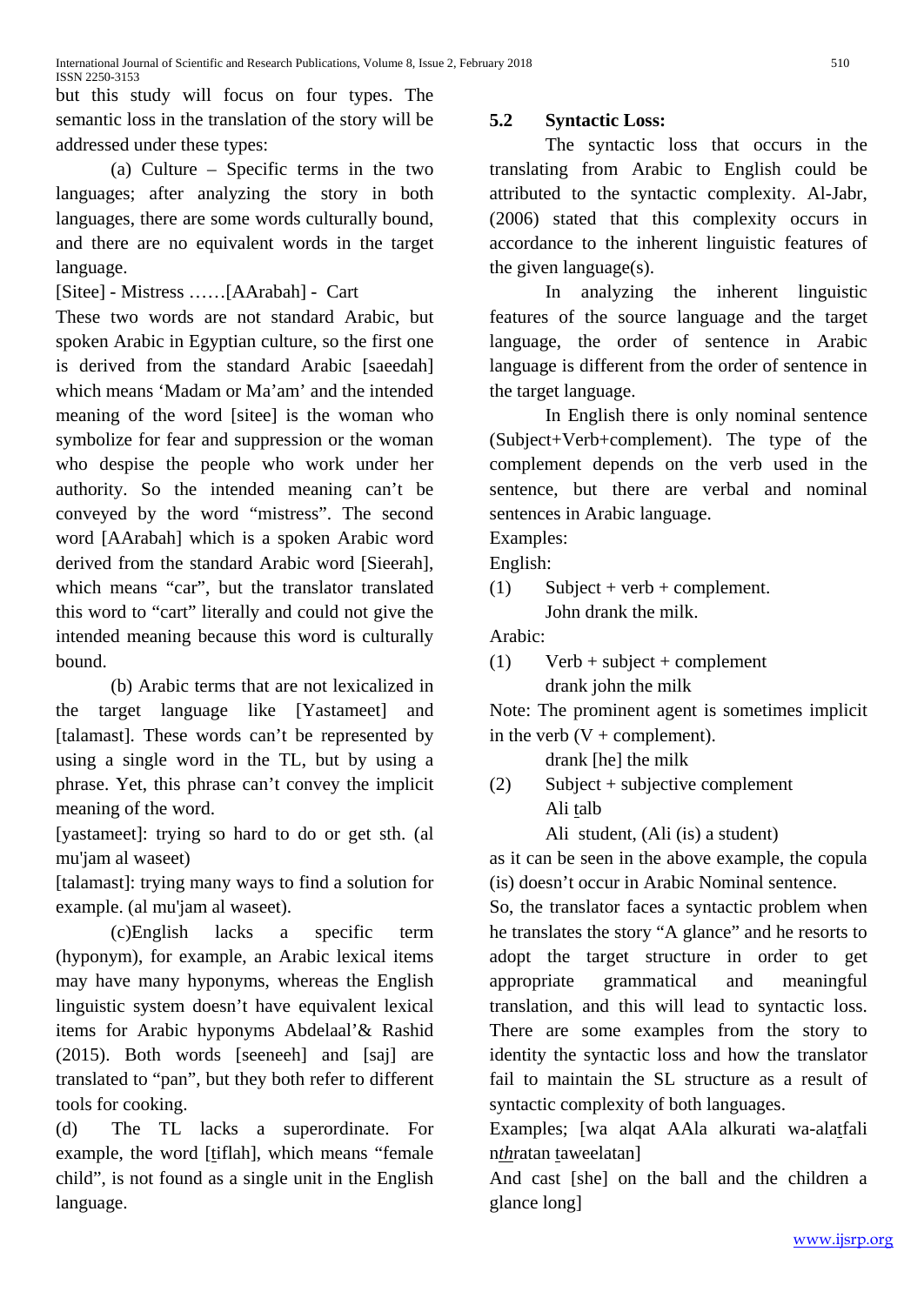# *"as she cast a long glance towards the ball and children"*

Looking at the example above, it can be noticed that the translator changes the SL structure (V+S+complement) to the TL structure (sub+V+complement), and that causes a syntactic loss because the translator fails to preserve the writer's intended purpose by using the verbal sentences almost in the whole story. The writer used this verbal structure in this story to emphasize that the role of language is a doer not a describer. Moreover, the adjective "long" follows the noun "glance" in Arabic, whereas it precedes the noun "glance" in English.

Another area, that causes syntactic complexity that lead to syntactic loss in the translation - as Al-Jabr (2006) pointed out - is that while English in general prefers to use long subordinate clauses, Arabic tends to use coordination by using the conjunctions, "namely [wa] (and), [fa] (so), [thuma] (then), and [laakin] (but) Aljabr (1987). The original literal translation of the clausal elements in the second paragraph of the story is as the following:

[I] didn't know what went on inside her head as [I] didn't see her head because the load obscured [her head].and What all happened [she] waited a while to check her grip then [she] left and she was muttering a string of words and none of which my ear picked except one word (mistress).

"I didn't know what went inside her head, obscured as it was by what she carried upon it. She simply waited a moment to checks her grip and then left, muttering a string of words, none of which I caught except the words "my mistress."

In the literal translation of the paragraph, we can see that there are four instances of the coordinators, which are underlined in the paragraph. Furthermore, it is clear that the long Arabic sentences, coordinate and subordinate clauses, tend to be coordinated. These features are lost in the translated text, and the translator tends to use subordinate sentences in order to convey meaningful structure.

#### **5.3 Cultural Loss:**

The cultural loss in translation could occur when there are culture – specific idiomatic expressions, or metaphors, which are culturally bound. Nida (1964: 130) points out *"differences between cultures may cause more severe complications for the translator than do differences in language structure."*

In translating the metaphor or the idiomatic expression in the story from Arabic to English, it can be seen that translation fails to convey the meaning, and the reader in TL cannot get the intended meaning. The following two examples highlight these cultural losses;

- a- [rijleha …. kamasmareen rafeeAAeen.] her legs ..... two nails slender. her legs ….. like two slender nails
- b- [tanshib qadameeha ….. Kamakhalb alkatkoot]

Clung her feet ….. like the claws the chick.

*"as her bare feet clung to the ground like the claws of a chick."*

In both examples above, the literal translation of the metaphor, or the idiomatic expression do not convey the intended meaning because they are culturally bound expressions, hence, this may prevent the reader from understanding the true meaning of the context as a whole. Consequently, these issues cause cultural losses in the translation. However; the intended meaning in the both examples is to imply that the girl is so thin and poor.

#### **6. Conclusion**

Translation is a very complex process that requires the mastery of at least two linguistics systems. The translator must ensure they are extremely accurate when translating from one language to another, in order to convey and maintain the correct meanings of the original text. However, the translator here adopts some strategies in translating this story. For example; at the semantic level, she uses paraphrasing strategy in order to translate the words that are not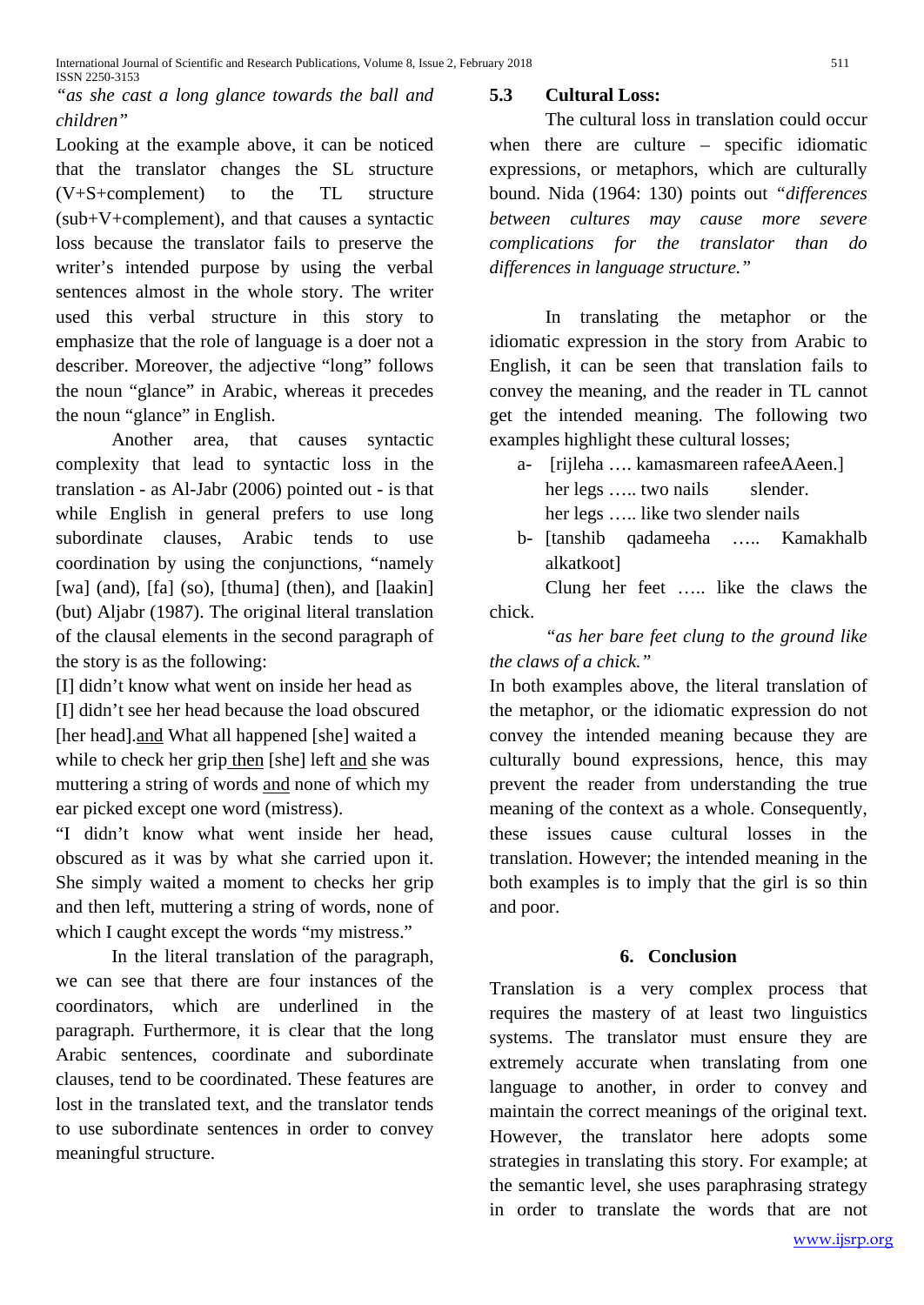lexicalized in the target language. At the syntactic level, she adopts the TL structure in order to sound meaningful and logical for the TL reader who is not familiar with the SL structure. but at the cultural level, the idioms and the metaphors are literally translated, so that the TL reader could face some difficulties to understand the intended meaning because he is not familiar with SL culture.

#### **References**

- ["A Glance" by Youssef Idris.](http://www.jadaliyya.com/pages/index/12614/a-glance-by-youssef-idris) (2016, December 12). Retrieved from the settlement of the settlement of the settlement of the settlement of the settlement of the settlement of the settlement of the settlement of the settlement of the settlement of the settlement of the settl http://www.jadaliyya.com/pages/index/12614/ a-glance-by-youssef-idris
- Abdelaal, N. M., & Rashid, S. M. (2015). Semantic Loss in the Holy Qur'an Translation With Special Reference to Surah Al-WaqiAAa (Chapter of The Event Inevitable). SAGE Open, 5(4): (http://sgo.sagepub.com/content/5/4/
	- 2158244015605880.full)
- Abukhudairi, A. K. (2013). Linguistic and cultural issues in translating Bruneian folk tales into Arabic. International Journal of English and Literature, 4(3), 40-44.
- Albakry, M. (2005). Linguistic and cultural issues in literary translation: A case study. International Journal of Arabic-English Studies, 6(1), 161- 172.
- Al-Hamdalla, R. (1998). Problems and approaches to translation with special reference to Arabic. Journal of King Saud University, Language & translation,10, 23-38.
- Al-Jabr, A. F. (2006). Effect of Syntactic Complexity on Translating from/into English/Arabic. Babel, 52(3), 203-221
- Almasaeid, A. A. (2013). Some cultural and linguistic issues involved in translating the theme of love from Arabic into English in the Seven Odes translated by Frank. Johnson. Education and practice, 4(3), 193-203.
- Al-Masri, H. (2009). Translation and cultural equivalence: A study of translation losses in Arabic literary texts. Journal of Language & Translation,10(1), 7-44.
- Al-Shawi, M. A., & Mahadi, T. S. T. (2012). Strategies for Translating Idioms from Arabic into English and Vice Versa. AMARABAC,

Journal of American Arabic Academy for Sciences and Technology, 6(4): http://amarabac-

magazin.com/fileadmin/images/pdfs/AMARA BAC\_3-6\_139-147.pdf)

- Bahameed, A. (2008). Hindrances in Arabic-English intercultural translation. Translation Journal, 12(1), 1-16.
- Catford, J. C. (1965). A linguistic theory of translation (Vol. 31). London: Oxford University Press.

Elewa, A. (2015). Semantic Strategies of Translating Cultural-specific Terms: Arabic/English.: (http://repository.nauss.edu.sa/bitstream/handl e/123456789/ 62508/Semantic%20Strategies%20of%20Tran slating%20Culturalspecific%20Terms%20ArabicEnglish.pdf?seq

uence=1&isAllowed=y)

- El-Gabalawy, S. (1979). The Human Bond: Notes on Youssef Idris's Short Stories. International Fiction Review, 6(2).
- Idris, Y.(1991) .Three Egyptian Short Stories: Farahat's Republic, the Wallet, Abu Sayyid. York Press.
- Introduction. (2009). In Johnson-Davies D. & Johnson-Davies D. (Eds.), The Essential Yusuf Idris: Masterpieces of the Egyptian Short Story (pp. 1-4). American University in Cairo Press. Retrieved from http://www.jstor.org /stable/j.ctt15m7gjs.3
- Lyons, J. (1977). Semantics (vols I & II). Cambridge CUP.
- Lyons, J. (1995). Linguistic semantics: An introduction. Cambridge University Press.
- Mona, B. (1992). In Other Words. A coursebook on translation. London, NY: Routledge.
- Mustafa, I., AlZayaat, A., Hamed, A. Q., & AlNajaar, M. (2004). Al-Mu'jam Al-Waseet. Cairo: Maktabat al-Shorouq al-Dawliyah.
- Nazrah. (2016, December 12). Retrieved from [http://www.jesuitescsf.com/](http://www.jesuitescsf.com/FileUpload/Files/123.pdf)  [FileUpload/Files/123.pdf](http://www.jesuitescsf.com/FileUpload/Files/123.pdf)
- Newmark, P. (1991). About translation (Vol. 74). Multilingual matters.
- Newmark, P., & Newmark, P. (1981). Approaches to translation (Vol. 1, p. 982). Oxford: Pergamon Press.
- Nida, E. A. (1964). Toward a science of translating: with special reference to principles and